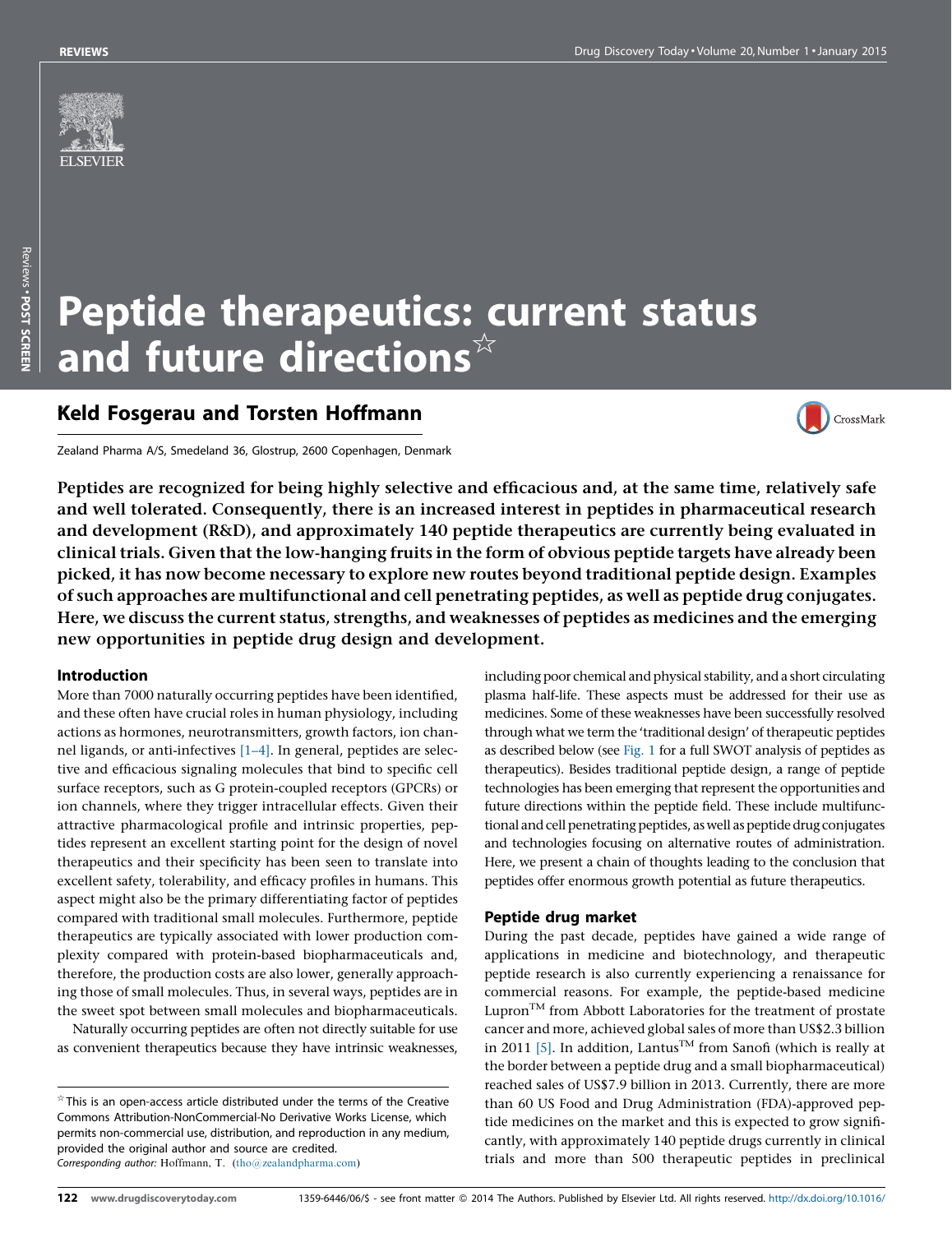<span id="page-1-0"></span>

FIGURE 1

Analysis of the strengths, weaknesses, opportunities, and threats(SWOT) of naturally occurring peptidesin their use astherapeutics asseen from our point of view.

development. An overview was presented in a recent review by Kaspar and Reichert [\[5\]](#page-5-0).

In terms of value, the global peptide drug market has been predicted to increase from US\$14.1 billion in 2011 to an estimated US\$25.4 billion in 2018, with an underlying increase in novel innovative peptide drugs from US\$8.6 billion in 2011 (60%) to US\$17.0 billion (66%) in 2018 [\[6\]](#page-5-0). The most recent example of a novel peptide drug class is the group of glucagon-like peptide-1 (GLP-1) agonists for the treatment of type 2 diabetes mellitus (T2DM), which reached total sales of over US\$2.6 billion in 2013, with Victoza<sup>TM</sup>, the most prominent member of the class, reaching blockbuster status. A status of the top-selling peptide therapeutics was given in a recent report from Transparency Market Research [\[6\].](#page-5-0)

The main disease areas currently driving the therapeutic use of peptide drugs are metabolic diseases and oncology. The former can be characterized by the epidemic growth in both obesity and T2DM, the latter by a rising mortality and need for chemotherapy replacement, as well as cancer supportive care. The use of peptide therapeutics in the treatment of diabetes and obesity is probably why North America currently represents the largest share of the peptide drug market, with the Asian market expected to have the largest growth. The movement of the pharmaceutical industry into rare diseases and orphan drugs has also been extended to peptides, and marketed examples in this area include teduglutide, a GLP-2 receptor 2 agonist for short bowel syndrome, and pasireotide, a somatostatin receptor agonist for the treatment of Cushing's syndrome. Moreover, there seems to be a current trend towards the disease areas of infectious diseases and inflammation, where several peptides are undergoing clinical testing.

Currently, most peptide drugs are administered by the parental route and approximately 75% are given as injectables. However, alternative administration forms are gaining increasing traction,

including oral, intranasal, and transdermal delivery routes, according to the respective technology developments [\[6\]](#page-5-0). One example of an alternative administration route evaluated for application to peptides is the transbuccal delivery via the combination of gold nanoparticles (Midatech) and the PharmFilm<sup>TM</sup> (Monosol Rx) technology. Accordingly, Midasol Therapeutics is currently carrying out clinical development of a transbuccal delivery system that utilizes insulin-passivated gold glyconanopar-ticles [\[7\].](#page-5-0) Another example is the TopAct<sup>TM</sup> technology platform from ActoGeniX, which might enable oral delivery of peptides directly expressed in the gastrointestinal tract [\[8\]](#page-5-0).

The use of alternative administration forms could also enable greater usage of peptide therapeutics in other disease areas, such as inflammation, where topical administration of peptides could be the basis for highly efficacious novel treatments. Although not within the scope of this article, peptides are often excellent biomarkers and, therefore, can also be used for diagnostic purposes [\[9\].](#page-5-0) Finally, peptides have also found an application as vaccines.

#### Traditional peptide technologies

Peptides have evolved as highly potent signal transduction molecules, exerting powerful physiological effects. As illustrated in our SWOT analysis (Fig. 1), they are generally characterized by a relatively short circulating plasma half-life, as well as suboptimal physical and chemical properties for their use as medicines. Consequently, traditional rational design of peptide therapeutics has focused on techniques to mitigate these weaknesses, as outlined in [Fig.](#page-2-0) 2.

#### Rational design of peptide therapeutics

Rational design can start with a known crystal structure of the peptide giving the secondary and tertiary structure. Then, via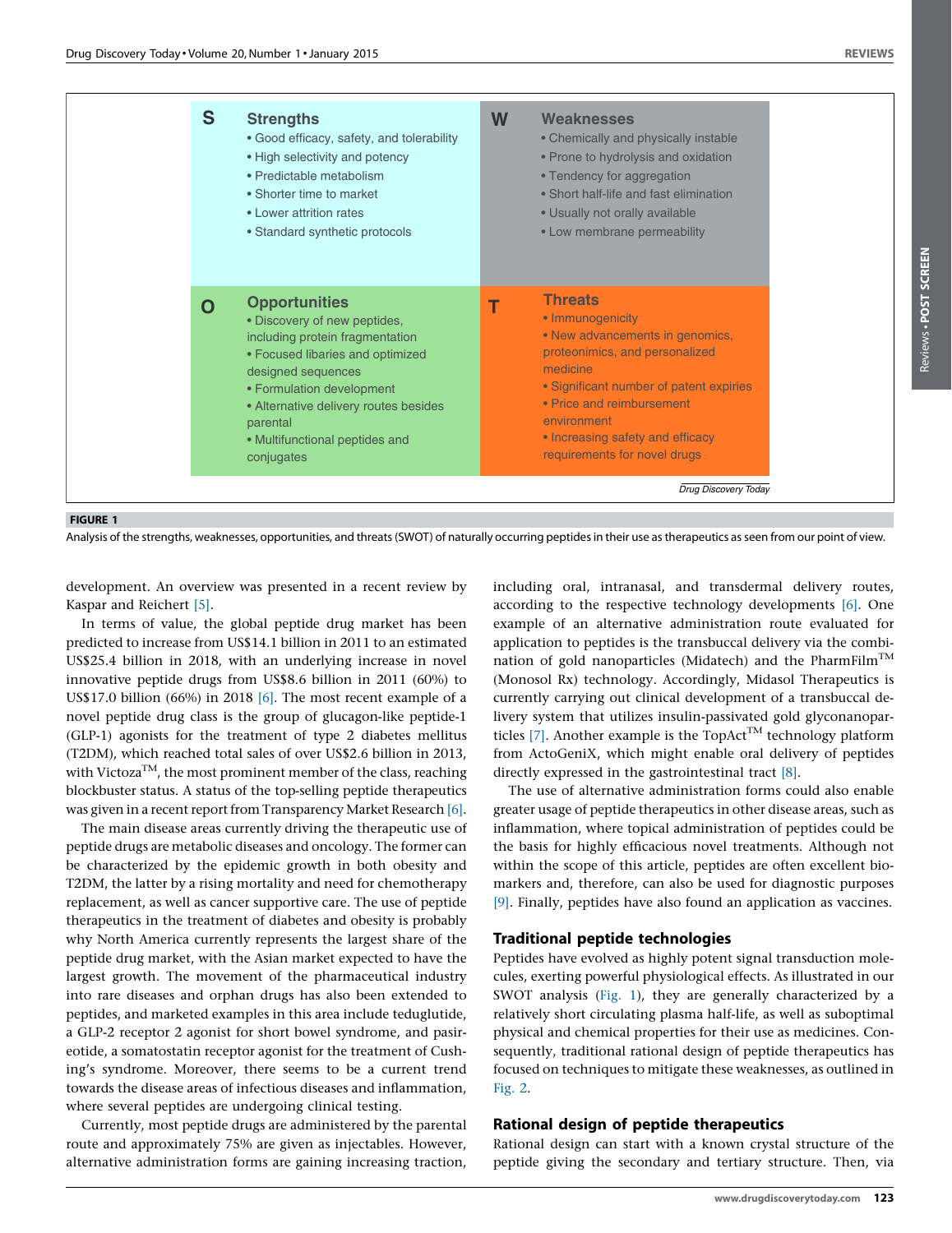<span id="page-2-0"></span>

FIGURE 2

The traditional structure-based design strategies that are used in peptide drug discovery. This includes substitution of amino acids (AA), and the building of structure–activity relations (SAR) via elements such as an alanine (Ala) scan and estimation of  $EC_{50}$  (half maximal effective concentration).

input from various analyses, such as alanine substitutions (Alascan), and small focused libraries, the structure–activity relation (SAR) is built in sequential steps that lead to the identification of essential amino acids and also sites for possible substitution. In this process, and especially when liquid drug formulations are the desired final product, it is an important step to identify amino acids that are chemically labile and prone to events such as isomerization, glycosylation, or oxidation, which should be avoided [\[10\]](#page-5-0).

Another important aspect in rational peptide drug design is to improve the physicochemical properties of natural peptides, which often have a tendency to aggregate and are sometimes poorly water soluble [\[11\].](#page-5-0) Chemical design strategies to avoid aggregation include the corruption of hydrophobic patches, which can be achieved by means of substitutions or N-methylation of particular amino acids. If solubility issues exist for a certain peptide drug candidate, the common focus area is on charge distribution and the isoelectric point (pI) of the peptide, in relation to the pH of the desired formulation of the final product.

The physicochemical properties of peptides can also be improved by the introduction of stabilizing  $\alpha$ -helixes, salt bridge formations, or other chemical modifications, such as lactam bridges. Modifications introduced via rational design to improve the physicochemical properties of a given peptide must match the overall desired pharmacological and pharmacokinetic properties of the peptide therapeutic. The use of predictive IT software tools for the facilitation of such rational peptide design is expected to increase in the future as these tools become increasingly user friendly.

The challenges that the intrinsic physicochemical properties of peptides represent for their use as medicines have, in some cases, led to suboptimal solutions for patients and physicians.

An example is the therapeutic use of glucagon for the treatment of severe hypoglycemia in diabetes. Currently, the only marketed glucagon rescue kit for the treatment of unconscious, hypoglycemic patients, contains a lyophilized peptide powder in a sterile vial that needs to be carefully reconstituted by gentle agitation 30 times before it can be administered subcutaneously to the unconscious patient. This is a cumbersome process in what is already a stressful situation [\(http://www.humalog.com/Pages/glucagon](http://www.humalog.com/Pages/glucagon-severe-low-blood-sugar.aspx)[severe-low-blood-sugar.aspx\)](http://www.humalog.com/Pages/glucagon-severe-low-blood-sugar.aspx).

There is a general notion that second-generation peptide medicines optimized for therapeutic use via rational design will lead to more user-friendly products. An example of such an approach is the invention and design of a glucagon analog that is stable in a liquid dosage form and suitable for application as a ready-to-use rescue pen [\[12\]](#page-5-0). Furthermore, such products can be used as part of a closed-loop dual chamber artificial pancreatic device that can deliver both insulin and glucagon, where the therapeutics would be centrally released by an automatic pump and coupled to a continuous blood glucose sensor. With the rapid development and further miniaturization of devices, pumps, and IT controlled sensor feedback systems, it is envisaged that pulsatile delivery systems could be developed that would enable smart delivery of peptides. These medicines might apply and mimic the rapid on- and off-set of natural peptides, as in the glucagon example above.

### Approaches for plasma half-life extension

In general, natural peptides have a relatively short circulating plasma half-life and, thus, several techniques for half-life extension have been developed. A first-line approach is to limit the enzymatic degradation of the peptide through identification of possible molecular cleavage sites followed by substitution of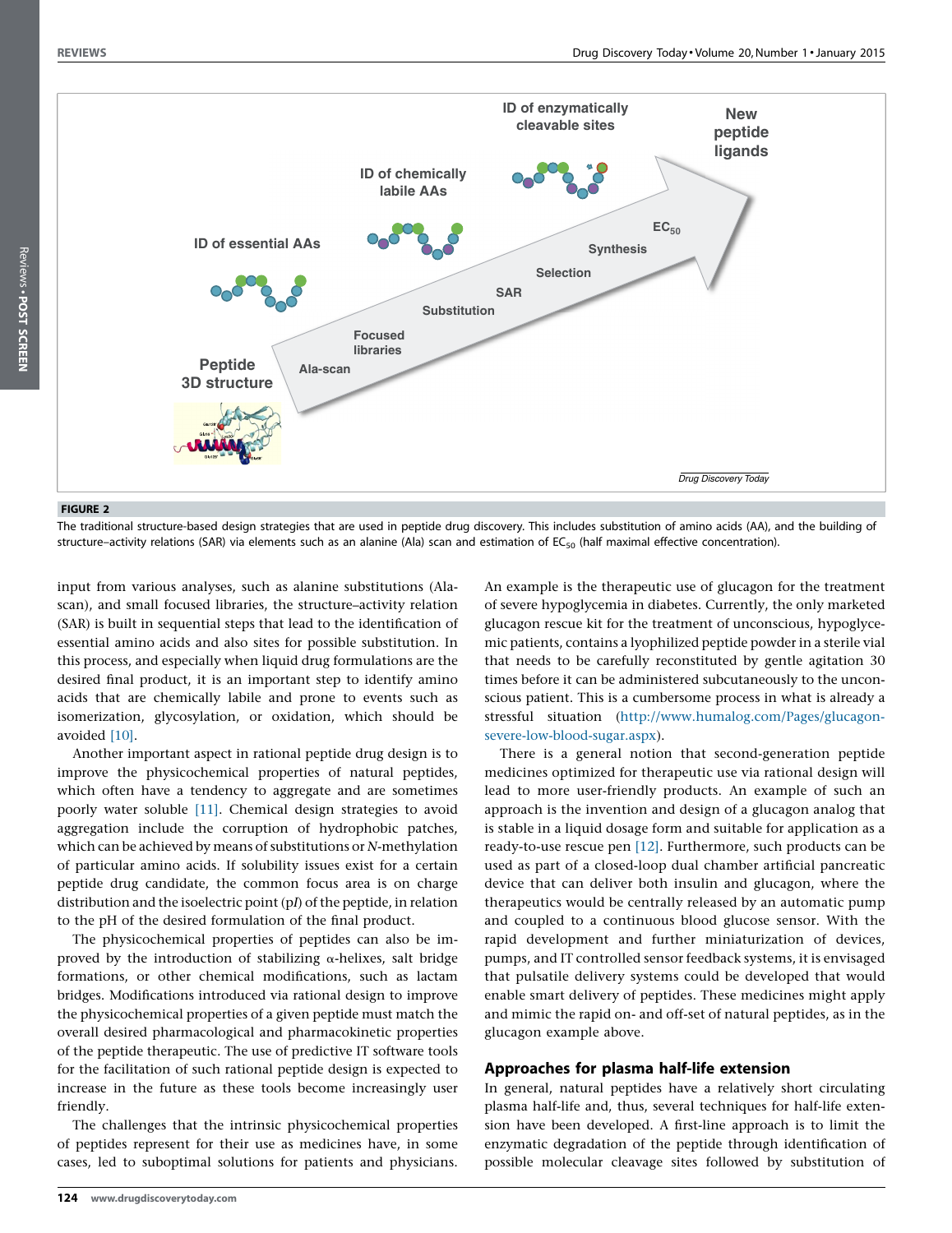<span id="page-3-0"></span>the relevant amino acids ([Fig.](#page-2-0) 2). Protection against enzymatic cleavage can also be obtained through enhancement of the secondary structure of the peptides (i.e. folding). This approach includes insertion of a structure inducing probe (SIP)-tail, lactam bridges, and stapling or cliping of peptide sequences, or by cyclization [\[13–16\]](#page-5-0). Biotechnology companies working in this research field include Pepscan and Aileron Therapeutics.

Several strategies use binding to the circulating protein albumin as a vehicle to obtain half-life extensions that lead to peptide therapeutics that have to be administered less frequently, in some cases up to once weekly. These strategies include peptide acylation (as seen in the GLP-1 agonist Victoza  $[17]$ ), insertion of albuminbinding peptide elements in the peptide backbone, or conjugation to albumin-binding antibody fragments (AlbudAb<sup>TM</sup> technology, [\[18\]\)](#page-6-0). Polyethylene glycol (PEG)-ylation has been used to limit globular filtration and thereby increasing plasma half-life by limiting the elimination of peptides [\[19\].](#page-6-0) However, because of increased safety and tolerability concerns relating to the use of PEG as a component of an injectable therapeutic, PEGylation has become a less preferred choice [\(http://www.ema.europa.eu/docs/](http://www.ema.europa.eu/docs/en_GB/document_library/Scientific_guideline/2012/11/WC500135123.pdf) [en\\_GB/document\\_library/Scientific\\_guideline/2012/11/WC](http://www.ema.europa.eu/docs/en_GB/document_library/Scientific_guideline/2012/11/WC500135123.pdf) [500135123.pdf](http://www.ema.europa.eu/docs/en_GB/document_library/Scientific_guideline/2012/11/WC500135123.pdf)). Finally, much can be achieved in terms of extending the plasma half-life of a peptide (and also its chemical stability) by means of formulations. Recently, an ingenious formulation approach was developed by Intarcia [\[20\]](#page-6-0) using an implantable device that delivers peptide therapeutics from a dry reservoir for up to 1 year through an osmotic pump mechanism. This innovative approach opens an entirely new avenue for the delivery of peptides as medicines, addressing patient convenience and compliance through the successful design of a most-elegant delivery solution. Before the Intarcia solution, another earlier example of such an approach is the leuprolide acetate implant (Viadur<sup>TM</sup>) for the palliative treatment of advanced prostate cancer.

#### Emerging peptide areas and technologies

There is a large pool of natural peptides, some of which represent excellent starting points for therapeutics. In the metabolic area, for example the gut, the microbiome has received much interest because it is rich in diverse bacteria that could give rise to the identification of new peptides from protein fragments, degradation products, or signaling molecules [\[21\].](#page-6-0) We are convinced that ongoing microbiome research will help to enrich significantly the opportunities for peptide therapeutics in metabolic diseases.

However, for innovative peptide drug development, chemists must look beyond traditional peptide technologies. Among the emerging technologies in the field are multifunctional peptides representing more than one pharmacological activity, such as dual or even triple agonism. This approach makes sense based on information from genomics. Thus, it is evident that knockout animals, where only a single gene is deleted, often present with no distinct phenotype. Also, despite broad industrial efforts in the GPCR field that have led to the successful identification of several selective agonists and antagonists in clinical development, only a few ligands resulted in approved medicines. These lessons point to the redundancy in biological systems and favor multitarget approaches for the development of medicines. Another aspect of applying a polypharmacology approach is the possibility of more individualized and personalized treatment of differentiated patient groups.

Current multifunctional peptides in development include antimicrobial peptide drug candidates that have additional biological functions, such as immune stimulation and wound healing. Also, the trend towards multifunctional peptides can be seen in the GLP-1 agonist field, which represents an established drug class with several products, including Byetta<sup>TM</sup> (exenatide), Bydureon™ (exenatide), Victoza<sup>™</sup> (liraglutide), Lyxumia<sup>™</sup> (lixisenatide), and most recently Tanzeum<sup>TM</sup> (albiglutide), being

#### TABLE 1

| GLP-1 agonists currently in clinical or preclinical testing <sup>a</sup> |                   |                            |                           |                                  |
|--------------------------------------------------------------------------|-------------------|----------------------------|---------------------------|----------------------------------|
| Company                                                                  | Peptide name      | <b>Development stage</b>   | <b>Target</b>             | Dosing regimen                   |
| Lilly                                                                    | Cpd86             | Preclinical                | GLP-1/GIP                 | SC, once daily                   |
| <b>Zealand Pharma</b>                                                    | ZPGG-72<br>ZP3022 | Preclinical<br>Preclinical | GLP-1/GLP-2<br>GLP-1/CCKB | SC, once daily<br>SC, once daily |
| <b>Prolor (Opko Biologics)</b>                                           | MOD-6030          | Preclinical                | GLP-1/GCG                 | SC, once weekly                  |
| <b>Zealand Pharma</b>                                                    | ZP2929            | Phase I                    | GLP-1/GCG                 | SC, once daily                   |
| <b>Hamni Pharmaceuticals</b>                                             | <b>HM12525A</b>   | Phase I                    | GLP-1/GCG                 | SC, once weekly                  |
| <b>Diartis Pharmaceuticals</b>                                           | <b>VSR859</b>     | Phase I                    | GLP-1                     | SC, once monthly                 |
| <b>Novo Nordisk</b>                                                      | NN9926            | Phase I                    | $GLP-1$                   | Oral, long acting                |
| <b>TransTech Parma</b>                                                   | TTP273/TTP054     | Phase II                   | GLP-1                     | Oral                             |
| Zydus-Cadila                                                             | ZYOG1             | Phase I                    | $GLP-1$                   | Oral                             |
| Roche                                                                    | <b>MAR709</b>     | Phase II                   | GLP-1/GIP                 | SC, once daily                   |
| Eli Lilly                                                                | TT401             | Phase II                   | GLP-1/GCG                 | SC, once weekly                  |
| <b>Hamni Pharmaceuticals</b>                                             | HM11260C          | Phase II                   | GLP-1                     | SC, once weekly                  |
| <b>PhaseBio Pharmaceuticals</b>                                          | PB1023            | Phase II                   | GLP-1                     | SC, once weekly                  |
| Eli Lilly                                                                | Dulaglutide       | Phase III                  | $GLP-1$                   | SC, once weekly                  |
| <b>Novo Nordisk</b>                                                      | Semaglutide       | Phase III                  | $GLP-1$                   | SC, once weekly                  |
| Intarcia                                                                 | <b>ITCA</b>       | Phase III                  | GLP-1                     | SC, once yearly                  |
| <sup>a</sup> Abbreviation: SC subcutaneous.                              |                   |                            |                           |                                  |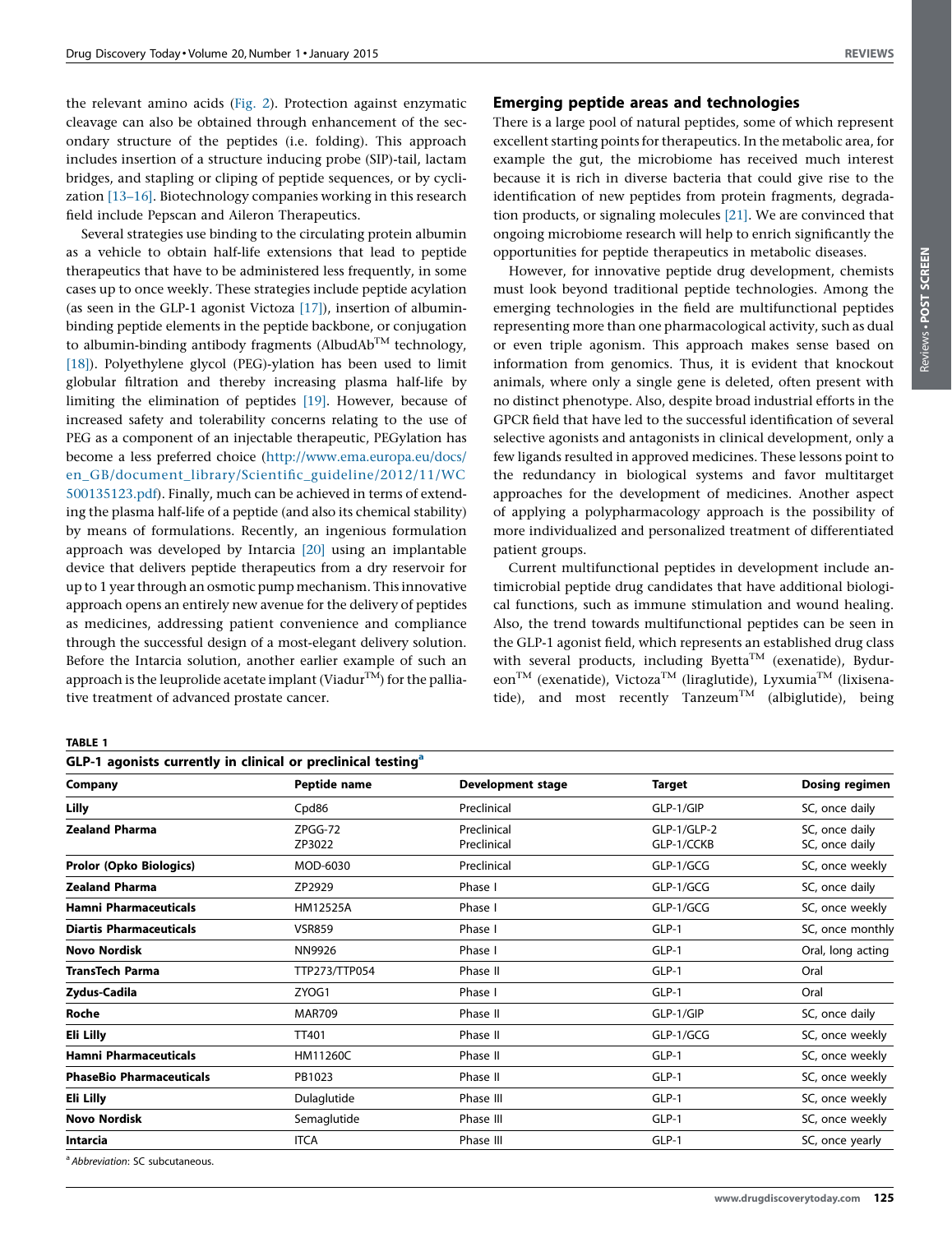introduced to the market with great commercial success. Looking across clinical and preclinical pipelines, it is evident that several companies have focused on the development of GLP-1 dual and even triple agonists for a more diversified and personalized treatment of T2DM and/or obesity ([Table](#page-3-0) 1). It is also evident from [Table](#page-3-0) 1 that, in addition to multifunctional peptides, there is a focus on improved patient convenience and compliance and, therefore, strategies towards less-frequent dosing, or even oral administration of GLP-based drugs, being pursued in clinical development.

Examples of other peptide compounds or modules that have been combined with GLP-1 agonism include glucagon (GCG) [\[22,23\]](#page-6-0), glucose-dependent insulinotropic peptide (GIP) [\[24\],](#page-6-0) cholecystokinin B (CCKB) [\[25\]](#page-6-0), and glucagon-like peptide 2 (GLP-2) [\[26\]](#page-6-0). The most clinically advanced multifunctional peptides are GLP-1–GIP and GLP-1–GCG dual agonists, which are currently being investigated in clinical proof-of-concept studies in patients who are overweight and have diabetes. The GLP-1–GCG dual agonists (some of which are modulated over the natural dualacting gut peptide oxyntomodulin) are expected to provide a greater weight loss in overweight patients with T2DM compared with a pure GLP-1 agonist, via a GCG-derived increase in energy expenditure [\[27\].](#page-6-0) Another example is the GLP-1–CCKB dual agonists [\[25\]](#page-6-0) where the addition of CCKB (gastrin) agonism to the GLP-1 action is expected to enhance the pancreatic  $\beta$  cell function, which in turn might aid in minimizing or preventing disease progression in T2DM. These examples illustrate how the addition of a second activity to the established effects of GLP-1 could lead to more individualized medical solutions with increased efficacy (Fig. 3).

Chemical strategies for the design of multifunctional peptides can include a hybrid of two peptides being bound together like modules either directly or via a linker, or chimeras where the second pharmacological activity is 'designed in' to an existing peptide backbone (Fig. 3). Most recently, GLP-1–GIP–GCG triple



#### FIGURE 3

Multifunctional peptides. The figure illustrates how the diversification of GLP-1-based peptides into multifunctional peptides could occur for fine-tuned pharmacology towards obesity or disease prevention in type 2 diabetes mellitus. These multifunctional peptides could include a hybrid of two peptides being bound together like modules either directly or via a linker, or chimeras where the second pharmacological activity is 'designed in' to an existing peptide backbone. Abbreviations: CCKB, cholecystokinin B; GCG, glucagon; GIP, glucose-dependent insulinotropic peptide; GLP-1/2, glucagonlike peptide 1/2.

incretin agonists have been described in the patent literature as potent antidiabetic and antiobesity agents, having shown strong, beneficial effects in rodents [\[28,29\],](#page-6-0) and even peptides acting on four different receptors (quadruples) are, in our experience, chemically feasible, but have not yet emerged in the public domain.

The development of multifunctional peptides could present a challenge in the sense that the prediction of the *in vivo* outcome for the drug candidates is more complex with dual target pharmacology versus single target pharmacology. One challenging aspect of the translation from in vitro to in vivo effects is the potential biased signaling that might arise from novel ligands aimed at two or more receptors [\[30\].](#page-6-0) In addition, the translation of results from animal models to human situations might be associated with greater risk for multifunctional peptides compared with single receptor peptides, because the uncertainty from two or more targets is multiplied. In the antibody field, similar challenges have been observed in the development of bispecific antibodies for the treatment of cancer. For these reasons, it is relevant to expect that multifunctional peptides might arise mainly from established paradigms, as observed in the GLP-1 field, more than from completely novel peptide combinations.

Most peptide therapeutics are injectables and there are only a few oral peptide drugs in existence, cyclosporine (Neoral<sup>TM</sup>) and desmopressin (Minirin<sup>TM</sup>) being prominent examples. However, it is expected that the market will see an increase in orally bioavailable peptides in development because they offer greater convenience for patients. The challenges relating to development of oral peptides include acidic and enzymatic degradation of the molecules in both the gastrointestinal tract, and when crossing the intestinal mucosa via either active transport or passive diffusion. Therefore, chemical strategies in the design of peptides for oral administration include the previously mentioned stabilizing of the secondary structures, such as stapled peptides, building hydrophobic faces, cyclization, N-methylation, and establishment of intramolecular hydrogen bonds. Various biotechnology companies are active in this field of peptide drug research, including Ra Pharma, Peptidream, and Cyclogenix (cyclic peptides), and Bicycle Therapeutics (phage display using chemical ligation libraries).

Formulary aspects and permeability enhancers are also important. The question applicable to orally bioavailable peptide drugs is whether the molecular changes introduced through the abovementioned derivatizations hamper the in vivo efficacy of the therapeutics. Another point of relevant consideration in relation to the development of orally available peptide therapeutics is to what extent an injectable medicine is really inconvenient for patients. New and more patient-friendly injection technologies are constantly being developed, including smaller needles and even more convenient devices, which should also be taken into account in the context of the severity of the disease being treated. It is our belief that injectable peptide medicines will remain the preferred solution over orally administered peptides, especially for patient populations who are already using injectables. An example would be patients with diabetes treated with insulin.

Native peptides in general do not cross cell membranes, which has previously limited their therapeutic use to extracellular targets. However, over recent years, technologies have been invented for the insertion of membrane permeability elements, including so-called 'cell penetrating peptides', such as penetratin or the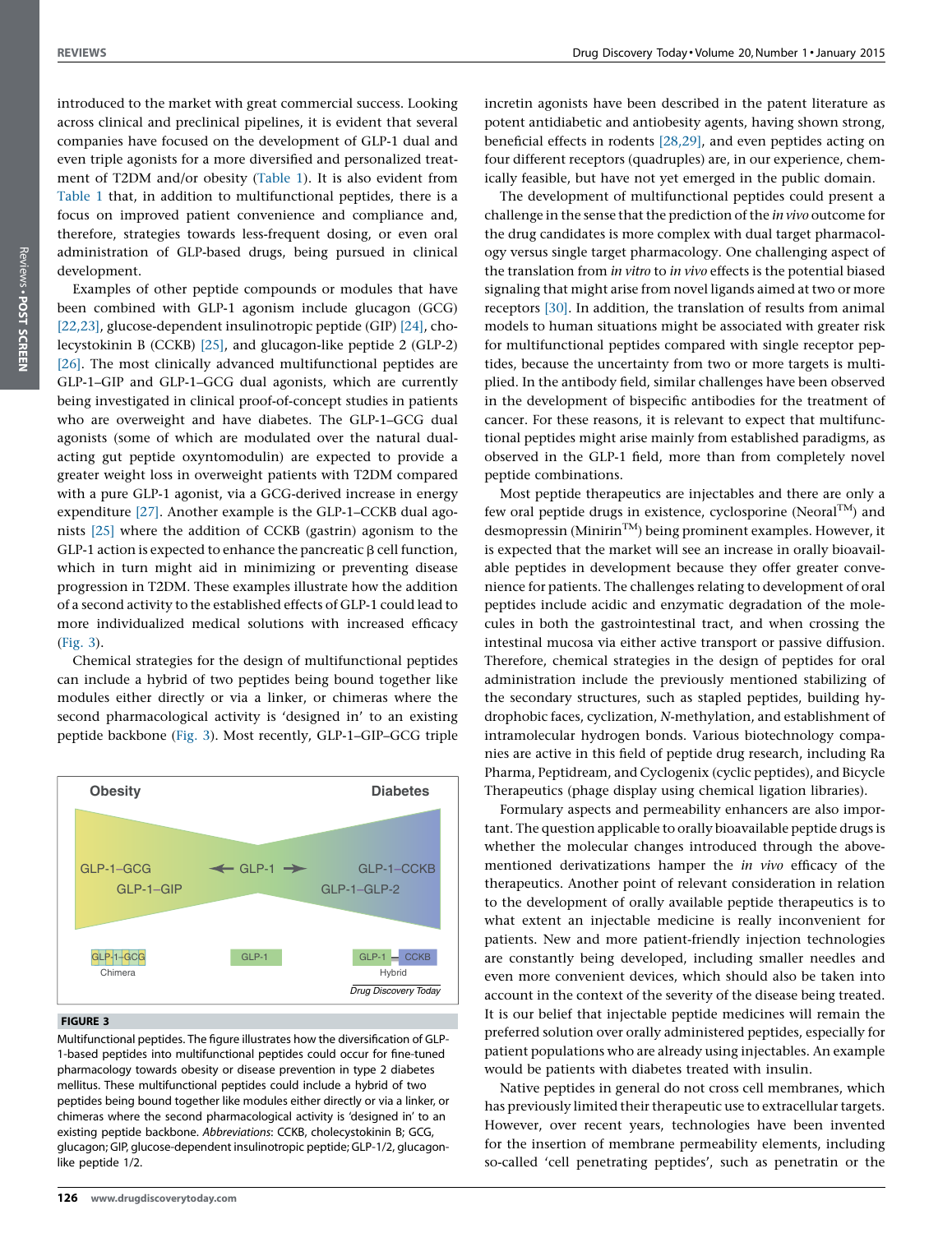<span id="page-5-0"></span>transcription trans-activating (TAT) sequences ([http://cedarbur](http://cedarburghauserpharma.com/wp-content/uploads/peptide-drug-conjugates-specchem1.pdf) [ghauserpharma.com/wp-content/uploads/peptide-drug-conju](http://cedarburghauserpharma.com/wp-content/uploads/peptide-drug-conjugates-specchem1.pdf) [gates-specchem1.pdf\)](http://cedarburghauserpharma.com/wp-content/uploads/peptide-drug-conjugates-specchem1.pdf), making it possible to reach intracellular targets with peptides to some degree. One challenge of cell penetrating peptides, which is likely to be also shared by orally bioavailable peptides, is a probable loss of efficacy because usually only a fraction of the peptide drug reaches the target. Another important aspect to consider when developing cell penetrating peptides is whether their molecular properties resemble those of small molecules more, including lower specificity and, therefore, greater safety risk because of an increased volume of distribution. In other words, making peptides cell penetrant or orally bioavailable might tip the SWOT analysis ([Fig.](#page-1-0) 1) towards that of a small molecule.

Finally, we point to conjugation of peptides with, for example, small molecules, oligoribonucleotides, or antibodies as new possible avenues to pursue the development of novel peptide therapeutics with improved efficacy and safety properties. In oncology, for example, this approach has gained must interest, resulting in more than 20 peptide conjugates being evaluated in clinical trials ([http://cedarburghauserpharma.com/wp-content/uploads/peptide](http://cedarburghauserpharma.com/wp-content/uploads/peptide-drug-conjugates-specchem1.pdf)[drug-conjugates-specchem1.pdf](http://cedarburghauserpharma.com/wp-content/uploads/peptide-drug-conjugates-specchem1.pdf)). Although peptides in clinical testing in the oncology area in general have experienced a relatively high level of attrition, this conjugation principle has been exemplified by the combination of a neurotensin 1 (NT1) receptor peptide agonist conjugated to a radioactive ligand for the treatment of pancreatic cancer. Via this conjugate, the peptide component ensures targeted delivery of the radioligand to the NT1 receptor expressed at the relevant site, enabling a high local concentration of the chemotherapeutic agent. As a consequence, other parts of the body are also less exposed, which in turn is expected to result in an improved safety margin, and potential higher and more efficacious dosing of the anticancer agent [\[31\]](#page-6-0). In antibody–peptide conjugates, the antibody part might take the role as the targeting entity, whereas the peptide is the effector part. Pursuing the conjugation route for multifunctional peptides might not only result in an attractive therapeutic potential, but also present challenges in the form of a relatively complex drug development path, including increased regulatory requirements and more complex production of the pharmacologically active ingredient. Biotechnology companies working

with peptide conjugates include Angiochem and 3B Pharmaceuticals, among others.

#### Concluding remarks

Peptides have gained increased interest as therapeutics during recent years. More than 60 peptide drugs have reached the market for the benefit of patients and several hundreds of novel therapeutic peptides are in preclinical and clinical development. The key contributor to this success is the potent and specific, yet safe, mode of action of peptides. We believe that the future development of peptide drugs will continue to build upon the strengths of naturally occurring peptides, with the application of traditional rational design to improve their weaknesses, such as their chemical and physical properties. We also expect that emerging peptide technologies, including multifunctional peptides, cell penetrating peptides and peptide drug conjugates, will help broaden the applicability of peptides as therapeutics. These new peptide technologies include alternative administration routes beyond the predominantly parental injection route and conjugates of peptides to antibodies or to small molecules. We foresee that medicinal peptide chemistry could be applied increasingly in a modular fashion, comparable to microelectronics or  $LEGO^{TM}$  bricks. The intelligent assembly of known modules with unique properties and functions could lead to the construction of multifunctional molecular medicines with improved efficacy, pharmacokinetic properties, and targeted delivery. The analogy to  $LEGO^{TM}$  bricks is a good one because the possible combinations of amino acids into peptides are almost unlimited, for example, a combination of any of the 20 naturally occurring amino acids built into a 20-mer would alone give  $20^{20} = 1.05 \times e^{26}$  possibilities. Taking all of the above into account, we are convinced that peptides offer enormous growth potential as future therapeutics for the treatment of unmet medical needs.

# Acknowledgements

The essential contributions of our Zealand Pharma chemistry colleagues Ditte Riber, Pernille T. Shelton, Oliver Demmer, Jakob L. Tolborg, Marie Skovgaard, and Bjarne Due Larsen were highly appreciated. We acknowledge the Zealand Pharma Executive Committee, especially Hanne L. Hillman and David Solomon, for dedicated support and guidance, and Maria Juul Kolding for technical support.

#### References

- 1 Padhi, A. et al. (2014) Antimicrobial peptides and proteins in mycobacterial therapy: current status and future prospects. [Tuberculosis](http://refhub.elsevier.com/S1359-6446(14)00399-7/sbref0005) 94, 363–373
- 2 Buchwald, H. et al. (2014) Effects on GLP-1, PYY, and leptin by direct stimulation of terminal ileum and cecum in humans: implications for ileal transposition. Surg. Obes. Relat. Dis. <http://dx.doi.org/10.1016/j.soard.2014.01.032>
- 3 Giordano, C. et al. (2014) [Neuroactive](http://refhub.elsevier.com/S1359-6446(14)00399-7/sbref0015) peptides as putative mediators of [antiepileptic](http://refhub.elsevier.com/S1359-6446(14)00399-7/sbref0015) ketogenic diets. Front. Neurol. 5, 63
- 4 Robinson, S.D. et al. (2014) Diversity of conotoxin gene [superfamilies](http://refhub.elsevier.com/S1359-6446(14)00399-7/sbref0020) in the [venomous](http://refhub.elsevier.com/S1359-6446(14)00399-7/sbref0020) snail, Conus victoriae. PLOS ONE 9, e87648
- 5 Kaspar, A.A. and Reichert, J.M. (2013) Future directions for peptide [therapeutics](http://refhub.elsevier.com/S1359-6446(14)00399-7/sbref0025) [development.](http://refhub.elsevier.com/S1359-6446(14)00399-7/sbref0025) Drug Discov. Today 18, 807–817
- 6 [Transparency](http://refhub.elsevier.com/S1359-6446(14)00399-7/sbref0030) Market Research (2012) Peptide Therapeutics Market: Global Industry Analysis, Size, Share, Growth, Trends and Forecast 2012–2018. [Transparency](http://refhub.elsevier.com/S1359-6446(14)00399-7/sbref0030) Market [Research](http://refhub.elsevier.com/S1359-6446(14)00399-7/sbref0030)
- 7 Sheridan, C. (2012) Proof of concept for [next-generation](http://refhub.elsevier.com/S1359-6446(14)00399-7/sbref0035) nanoparticle drugs in humans. Nat. [Biotechnol.](http://refhub.elsevier.com/S1359-6446(14)00399-7/sbref0035) 30, 471–473
- 8 Steidler, L. et al. (2009) [Actobiotics](http://refhub.elsevier.com/S1359-6446(14)00399-7/sbref0040) as a novel method for cytokine delivery. Ann. N. Y. Acad. Sci. 1182, [135–145](http://refhub.elsevier.com/S1359-6446(14)00399-7/sbref0040)
- 9 Schulte, I. et al. (2005) [Peptides](http://refhub.elsevier.com/S1359-6446(14)00399-7/sbref0045) in body fluids and tissues as markers of disease. Expert Rev. Mol. Diagn. 5, [145–157](http://refhub.elsevier.com/S1359-6446(14)00399-7/sbref0045)
- 10 Manning, M.C. et al. (2010) Stability of protein [pharmaceuticals:](http://refhub.elsevier.com/S1359-6446(14)00399-7/sbref0050) an update. Pharm. Res. 27, [544–575](http://refhub.elsevier.com/S1359-6446(14)00399-7/sbref0050)
- 11 Hamley, I.W. (2007) Peptide [fibrillization.](http://refhub.elsevier.com/S1359-6446(14)00399-7/sbref0055) Angew. Chem. Int. Ed. Engl. 46, 8128–8147
- 12 Riber, D. et al. (2013) A novel glucagon [analogue,](http://refhub.elsevier.com/S1359-6446(14)00399-7/sbref0060) ZP-GA-1, displays increased chemical and physical stability in liquid [formulation.](http://refhub.elsevier.com/S1359-6446(14)00399-7/sbref0060) Diabetes 62, A99–A172
- 13 Larsen, B. et al. Zealand Pharma A/S. Pharmacologically active peptide conjugates having a reduced tendency towards enzymatic hydrolysis. US 6,528,486 B1, WO 99/ 46283
- 14 Timmerman, P. et al. (2009) Functional [reconstruction](http://refhub.elsevier.com/S1359-6446(14)00399-7/sbref0070) of structurally complex epitopes using CLIPSTM [technology.](http://refhub.elsevier.com/S1359-6446(14)00399-7/sbref0070) Open Vaccine J. 2, 56–67
- 15 Houston, M.E., Jr et al. (1996) Lactam bridge stabilization of [alpha-helices:](http://refhub.elsevier.com/S1359-6446(14)00399-7/sbref0075) the role of [hydrophobicity](http://refhub.elsevier.com/S1359-6446(14)00399-7/sbref0075) in controlling dimeric versus monomeric alpha-helices. Biochemistry 35, [10041–10050](http://refhub.elsevier.com/S1359-6446(14)00399-7/sbref0075)